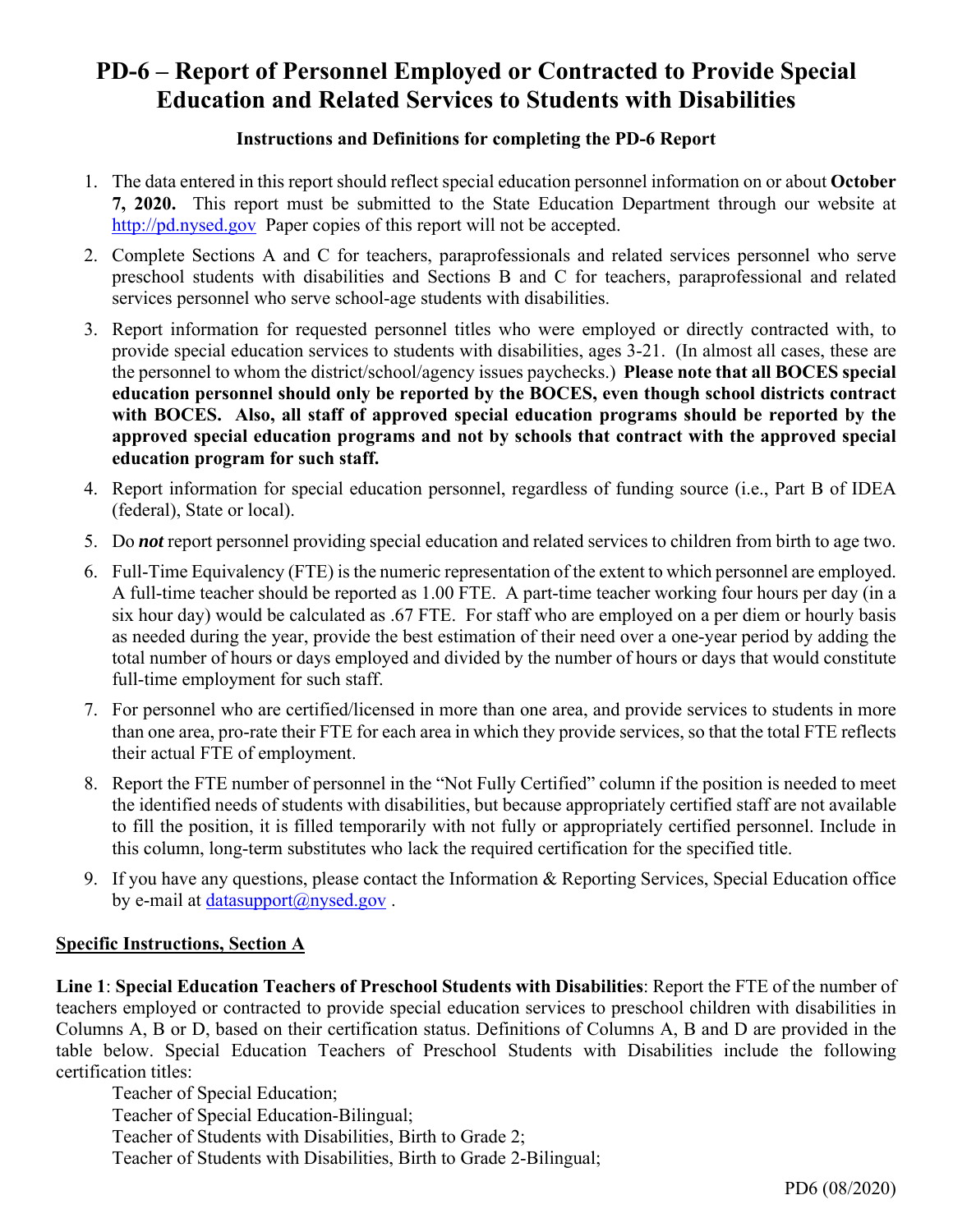Teacher of the Speech and Hearing Handicapped (Certified Only); Teacher of the Speech and Hearing Handicapped (Certified Only)-Bilingual; Teacher of Speech and Language Disabilities (all grades) (Certified Only); Teacher of Speech and Language Disabilities (all grades) (Certified Only) – Bilingual; Teacher of the Deaf and Hearing Impaired; Teacher of the Deaf and Hearing Impaired-Bilingual; Teacher of Deaf and Hard of Hearing (all grades); Teacher of Deaf and Hard of Hearing (all grades)-Bilingual; Teacher of the Blind and Partially Sighted; Teacher of the Blind and Partially Sighted-Bilingual; Teacher of the Blind and Visually Impaired (all grades); and Teacher of the Blind and Visually Impaired (all grades) Bilingual.

**Do not** include the following titles in Sections A or B; Include them in Section C only: Teacher of the Speech and Hearing Handicapped (with SLP License); Teacher of the Speech and Hearing Handicapped (with SLP License)-Bilingual; Teacher of Speech and Language Disabilities (all grades) (with SLP License); and Teacher of Speech and Language Disabilities (all grades) (with SLP License)-Bilingual.

**Line 2**: **Special Education Paraprofessional for Preschool Students with Disabilities:** Report the FTE of the number of paraprofessional (including bilingual teaching assistants) employed or contracted to provide services to preschool students with disabilities in Columns C or D, based on their certification status. Definitions of Columns C and D are provided in the table below.

#### **Specific Instructions, Section B**

**Line 1: Special Education Teachers of School-age Students with Disabilities:** Report the FTE of the number of teachers employed or contracted to provide special education services to school-age students with disabilities in Columns A, B or D, based on their certification status. Definitions of Columns A, B and D are provided in the table below. Special Education Teachers of School-age Students with Disabilities include the following certification titles:

Teacher of Special Education; Teacher of Special Education-Bilingual; Teacher of Students with Disabilities (birth–grade 2); Teacher of Students with Disabilities (birth–grade 2)-Bilingual; Teacher of Students with Disabilities (grades 1-6); Teacher of Students with Disabilities (grades 1-6)-Bilingual; Teacher of Students with Disabilities (grades 5-9) Content Specialist; Teacher of Students with Disabilities (grades 5-9) Content Specialist-Bilingual; Teacher of Students with Disabilities (grades 5-9) Generalist; Teacher of Students with Disabilities (grades 5-9) Generalist-Bilingual; Teacher of Students with Disabilities (grades 7-12) Content Specialist; Teacher of Students with Disabilities (grades 7-12)-Content Specialist-Bilingual; Teacher of the Speech and Hearing Handicapped (Certified Only); Teacher of the Speech and Hearing Handicapped (Certified Only)-Bilingual; Teacher of Speech and Language Disabilities (all grades) (Certified Only); Teacher of Speech and Language Disabilities (all grades) (Certified Only)-Bilingual; Teacher of the Deaf and Hearing Impaired; Teacher of the Deaf and Hearing Impaired-Bilingual; Teacher of the Deaf and Hard of Hearing (all grades; Teacher of the Deaf and Hard of Hearing (all grades)-Bilingual; Teacher of the Blind and Partially Sighted;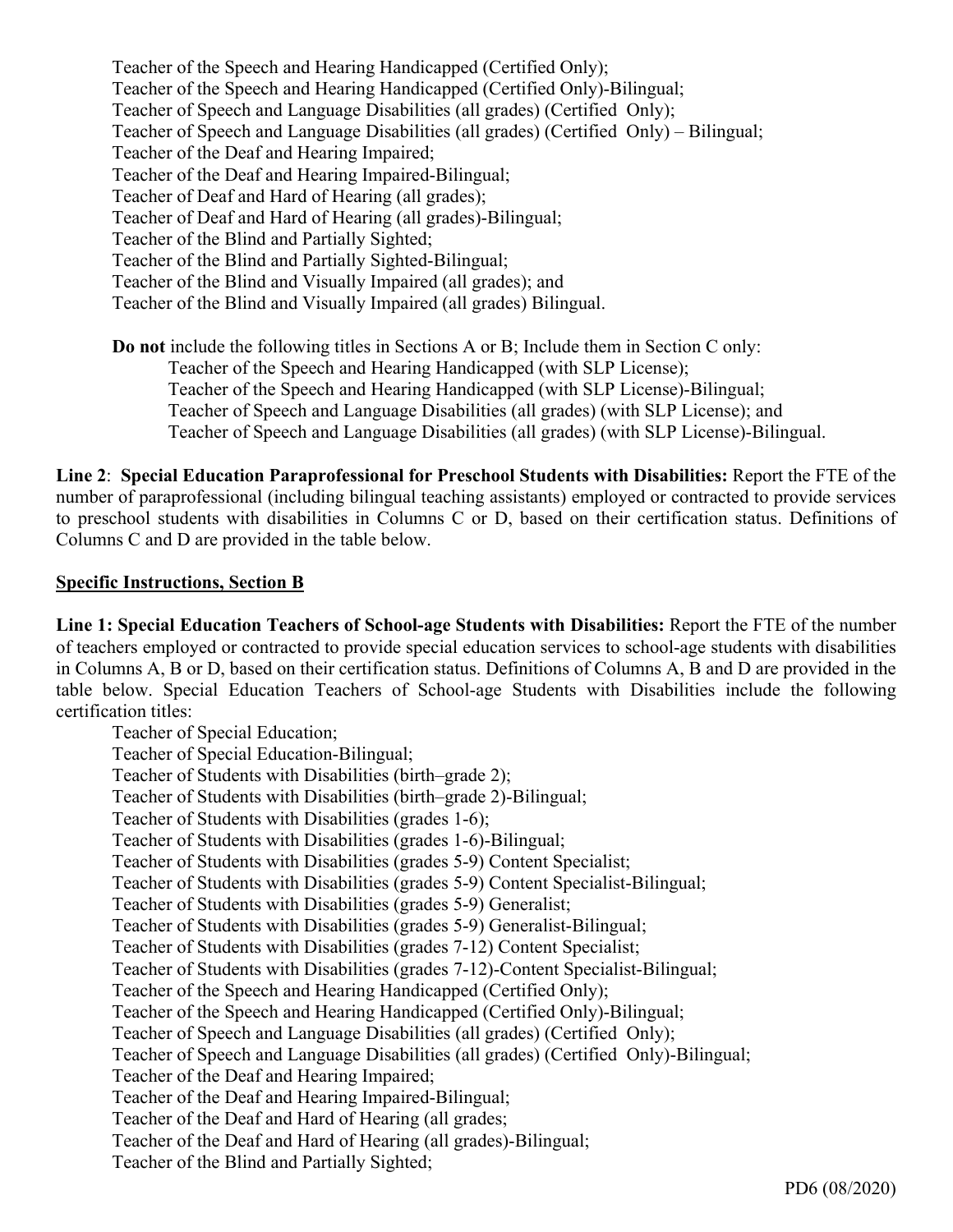Teacher of the Blind and Partially Sighted-Bilingual; Teacher of the Blind and Visually Impaired (all grades); and Teacher of the Blind and Visually Impaired (all grades)-Bilingual;

**Do not** include the following titles in Sections A or B; Include them in Section C only: Teacher of the Speech and Hearing Handicapped (with SLP License); Teacher of the Speech and Hearing Handicapped (with SLP License)-Bilingual; Teacher of Speech and Language Disabilities (all grades) (with SLP License); and Teacher of Speech and Language Disabilities (all grades) (with SLP License)-Bilingual.

**Line 2**: **Special Education Paraprofessionals for School-age Students with Disabilities:** Report the FTE of the number of paraprofessionals (including bilingual paraprofessionals) employed by the school or contracted to provide services to school-age students with disabilities in Columns C or D, based on their certification status. Definitions of Columns C and D are provided in the table below. In Column E, provide the FTE of a subset of paraprofessionals reported in Column C who are "qualified" according to the NCLB definition of "qualified". See definition of Column F and resources for determining if paraprofessionals are "qualified" in the table below.

# **Specific Instructions, Section C**

# **All definitions included in section C are based on 34 CFR 300.34, unless otherwise noted.**

- **Line 1:** Report an unduplicated count of the number of FTE audiologists who provide the following services to children with disabilities:
	- (a) "Identification of children with hearing loss;
	- (b) Determination of the range, nature, and degree of hearing loss, including referral for medical or other professional attention for the habilitation of hearing;
	- (c) Provision of habilitative activities, such as language habilitation, auditory training, speech reading (lip-reading), hearing evaluation, and speech conservation;
	- (d) Creation and administration of programs for prevention of hearing loss;
	- (e) Counseling and guidance of children, parents, and teachers regarding hearing loss; and
	- (f) Determination of the children's needs for group and individual amplification, selecting and fitting an appropriate aid, and evaluating the effectiveness of amplification."
- **Line 2:** Report an unduplicated count of the number of FTE Teachers of Speech and Hearing Handicapped with SLP License and Teachers of Speech and Language Disabilities with SLP License, including these titles with the bilingual extension. These speech and language pathologists provide the following services to students with disabilities:
	- (i) "Identification of children with speech or language impairments;
	- (ii) Diagnosis and appraisal of specific speech or language impairments;
	- (iii) Referral for medical or other professional attention necessary for the habilitation of speech or language impairments;
	- (iv) Provision of speech and language services for the habilitation or prevention of communicative impairments; and
	- (v) Counseling and guidance of parents, children, and teachers regarding speech and language impairments."

**Do not** include speech teachers who do not have a SLP license in Section C. These teachers should be reported in Sections A and B only.

#### **Include the following titles in Section C only, not in Sections A and B:**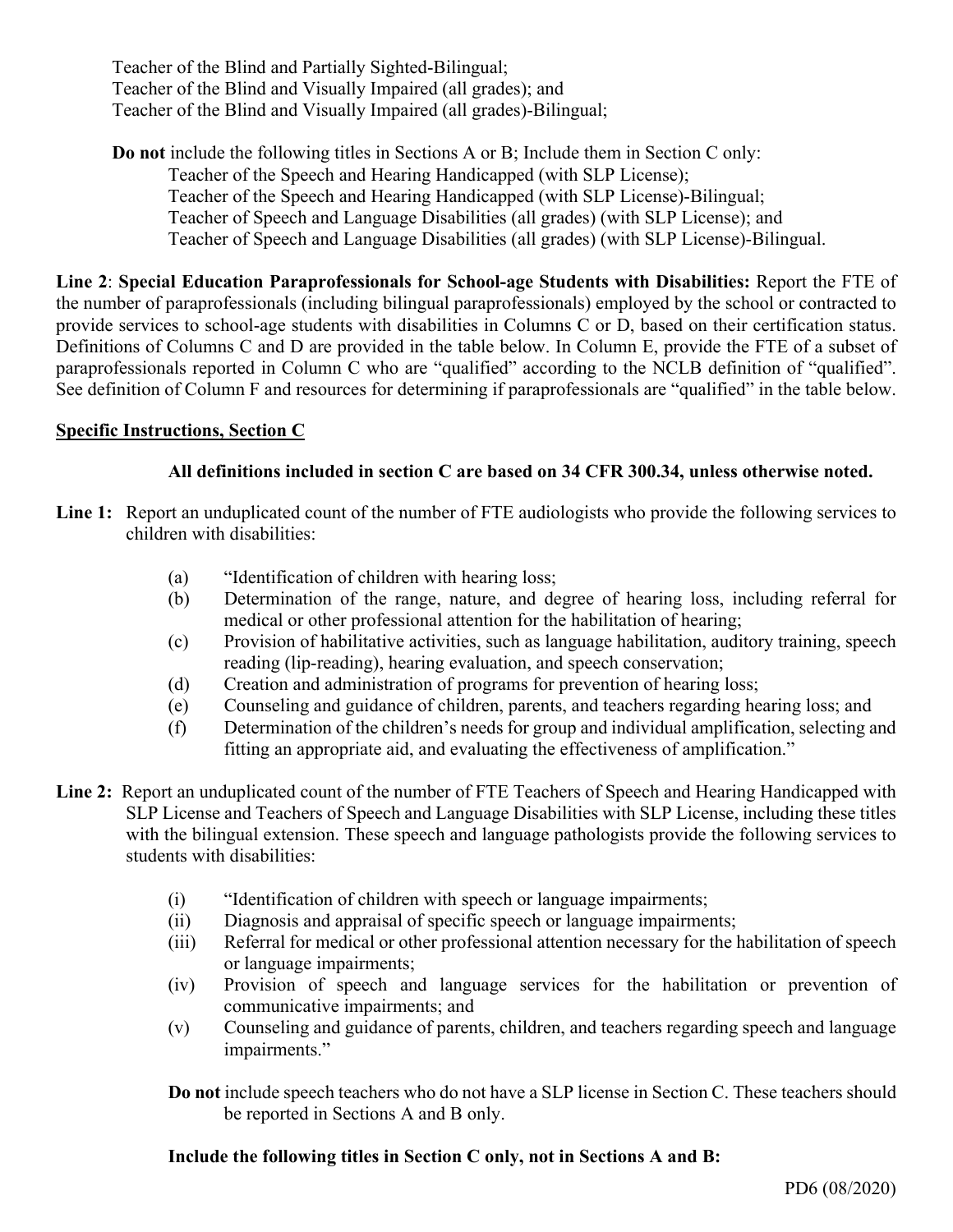Teacher of the Speech and Hearing Handicapped (with SLP License); Teacher of the Speech and Hearing Handicapped (with SLP License)-Bilingual; Teacher of Speech and Language Disabilities (all grades) (with SLP License); and Teacher of Speech and Language Disabilities (all grades) (with SLP License)-Bilingual.

- **Line 3:** Report an unduplicated count of the number of FTE interpreters who provide services, as used with respect to children who are deaf or hard of hearing, including oral transliteration services, cued language transliteration services, and sign language interpreting services.
- Line 4: Report an unduplicated count of the number of FTE psychologists who provide the following services to students with disabilities:
	- (i) "Administering psychological and educational tests, and other assessment procedures;
	- (ii) Interpreting assessment results;
	- (iii) Obtaining, integrating, and interpreting information about child behavior and conditions relating to learning;
	- (iv) Consulting with other staff members in planning school programs to meet the special needs of children as indicated by psychological tests, interviews, and behavioral evaluations;
	- (v) Planning and managing a program of psychological services, including psychological counseling for children and parents; and
	- (vi) Assisting in developing positive behavioral intervention strategies."

**Note: For reporting psychologists whose service time is divided between students with disabilities and students in the general population, base the FTE on only the percentage of time the psychologist works specifically with students receiving (or being evaluated for) special education and related services.** 

- **Line 5:** Report an unduplicated count of the number of FTE occupational therapists who provide the following services to students with disabilities:
	- (i) "Improving, developing or restoring functions impaired or lost through illness, injury, or deprivation;
	- (ii) Improving ability to perform tasks for independent functioning if functions are impaired or lost; and
	- (iii) Preventing, through early intervention, initial or further impairment or loss of function."
- **Line 6:** Report an unduplicated count of the number of FTE physical therapists<sup>1</sup> who provide the following services to students with disabilities:
	- (i) Screening, evaluation, and assessment of children ". . . to identify movement dysfunction;
	- (ii) Obtaining, interpreting, and integrating information appropriate to program planning to prevent, alleviate, or compensate for movement dysfunction and related functional problems; and
	- (iii) Providing individual and group services or treatment to prevent, alleviate, or compensate for movement dysfunction and related functional problems."
- Line 7: Report an unduplicated count of the number of FTE physical education teachers and recreation and therapeutic recreation specialists.

<sup>&</sup>lt;sup>1</sup> 34 Code of Federal Regulations  $§ 303.12(d)(9)$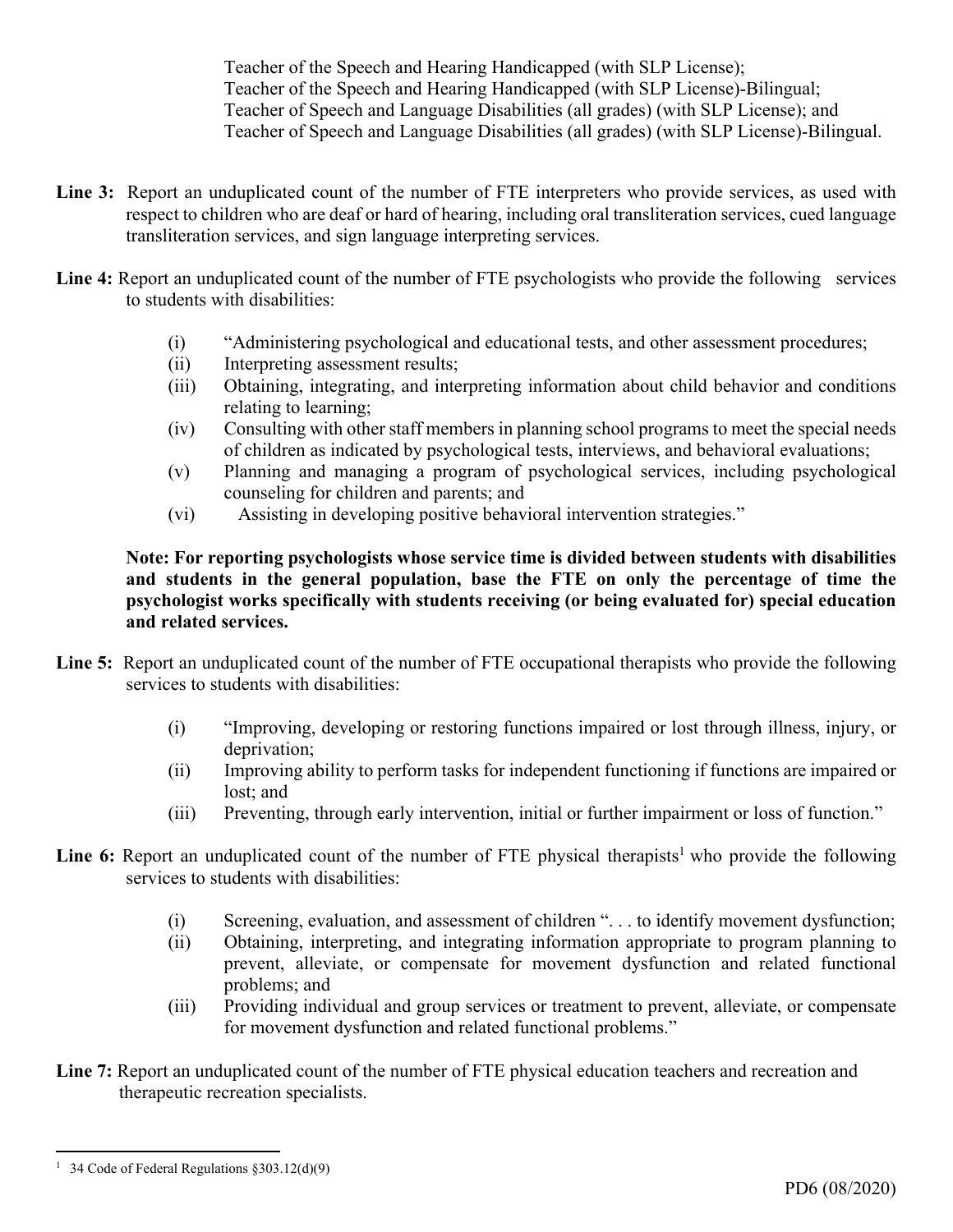Include physical education teachers who provide special physical education, adaptive physical education, movement education, or motor development to children and youth with disabilities. Include recreation and therapeutic recreation specialists who provide the following:

- (i) "Assessment of leisure function;
- (ii) Therapeutic recreation services;
- (iii) Recreation programs in schools and community agencies; and
- (iv) Leisure education."

**Line 8:** Report an unduplicated count of the number of FTE social workers who provide the following services to children with disabilities:

- (i) "Preparing a social or developmental history on a child with a disability;
- (ii) Group and individual counseling with the child and family;
- (iii) Working in partnership with parents and others on those problems in a child's living situation (home, school, and community) that affect the child's adjustment in school;
- (iv) Mobilizing school and community resources to enable the child to learn as effectively as possible in his or her educational program; and
- (v) Assisting in developing positive behavioral intervention strategies."

#### **Note: For reporting social workers whose service time is divided between students with disabilities and students in the general population, base the reported FTE on only the percentage of time the social worker works specifically with students receiving special education and related services.**

Line 9: Report an unduplicated count of the number of FTE personnel providing medical/nursing services<sup>2</sup>. Include medical services for diagnostic and evaluation purposes provided to determine whether a child has a disability and the nature and extent of the special education and related services that the child needs. Also include personnel who provide nursing services designed to enable a child with a disability to receive FAPE as described in the child's IEP, with the exception of services related to medical devices that are surgically implanted (e.g., cochlear implants).

**Line 10:** Report an unduplicated count of the number of FTE guidance counselors and rehabilitation counselors.

Guidance counselors<sup>3</sup> are professionals who guide "individuals, families, groups, and communities by assisting them in problem solving, decision making, discovering meaning, and articulating goals related to personal, educational and career development."

Note: For reporting counselor's whose service time is divided between students with disabilities and students in the general population, base the FTE on only the percentage of time the counselor works specifically with students receiving special education and related services.

 Include rehabilitation counselors who provide services in individual or group sessions that focus specifically on career development, employment preparation, achieving independence, and integration in the workplace and community of a student with a disability. The term also includes vocational rehabilitation services provided to a student with disabilities by vocational rehabilitation programs funded under the Rehabilitation Act of 1973, as amended.

**Line 11:** Report an unduplicated count of the number of FTE personnel providing orientation and mobility services including:

Definition adapted from 20 U.S.C. Section 1401(26).

<sup>&</sup>lt;sup>3</sup> Nonregulatory definition adapted from NCES - Staff Data Handbook: Elementary, Secondary, and Early Childhood Education, 1995.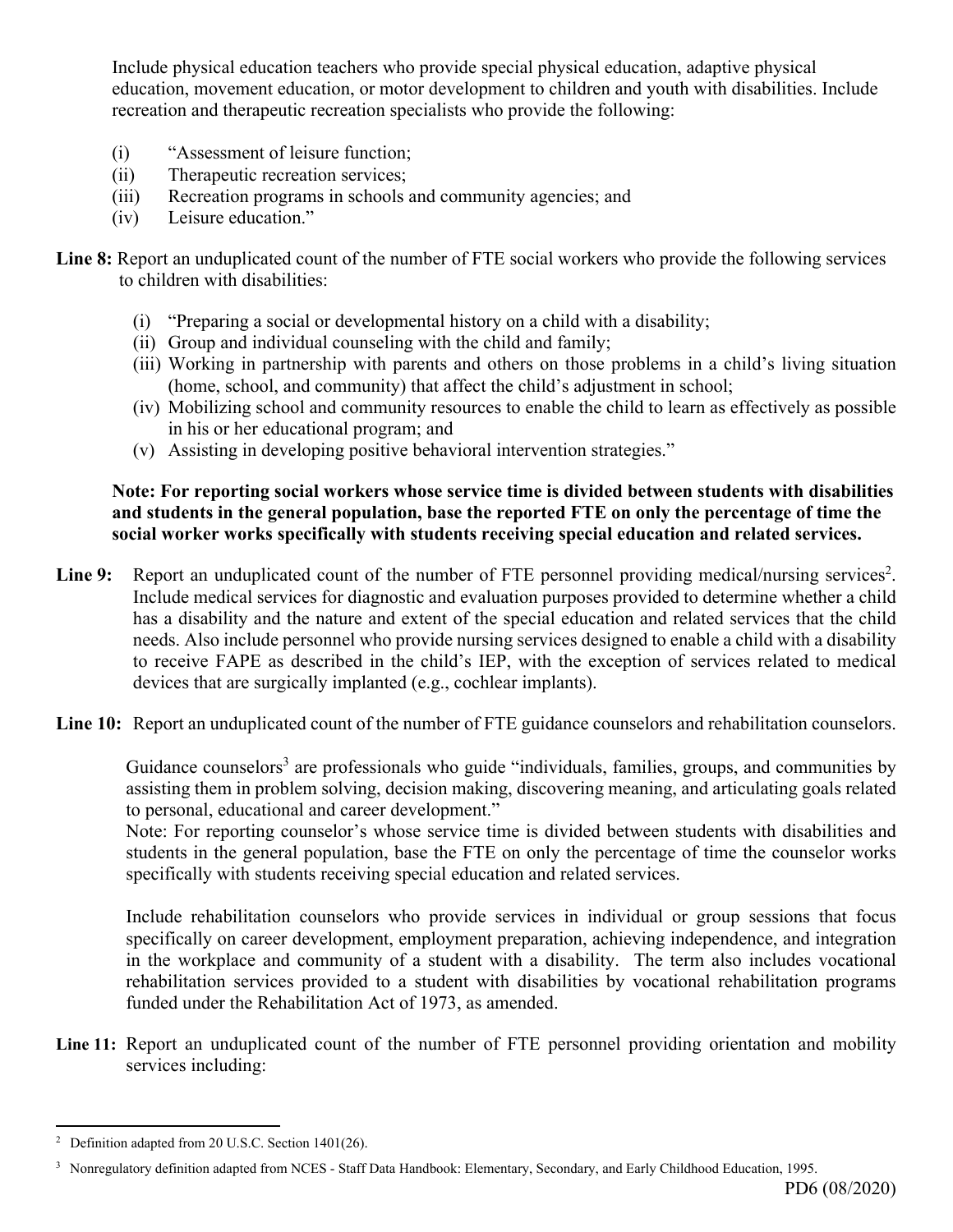- (i) "Services provided to blind or visually impaired students to enable those students to attain systematic orientation to and safe movement within their environments in school, home, and community;" and
- (ii) Teaching students the following, as appropriate:
	- (A) "Spatial and environmental concepts and use of information received by the senses (such as sound, temperature and vibrations) to establish, maintain, or regain orientation and line of travel (e.g., using sound at a traffic light to cross the street);
	- (B) To use the long cane to supplement visual travel skills or as a tool for safely negotiating the environment for students with no available travel vision;
	- (C) To understand and use remaining vision and distance low vision aids; and
	- (D) Other concepts, techniques, and tools."

| Column      | <b>Item</b>                                                                                                                                  | <b>Definition/Instructions</b>                                                                                                                                                                                                                                                                                                                                                                                                                                                                                                                                                                                                                                                                   |  |  |
|-------------|----------------------------------------------------------------------------------------------------------------------------------------------|--------------------------------------------------------------------------------------------------------------------------------------------------------------------------------------------------------------------------------------------------------------------------------------------------------------------------------------------------------------------------------------------------------------------------------------------------------------------------------------------------------------------------------------------------------------------------------------------------------------------------------------------------------------------------------------------------|--|--|
|             | Permanent<br>Certification/<br><b>Licensure or</b><br>Professional<br>Certificate                                                            | Report the FTE number of personnel who have Permanent Certification or<br>Professional Certification, pursuant to sections 80-2 and 80-3 of the Regulations<br>of the Commissioner of Education or the required license, in the specified<br>personnel category. Also report in this column, long-term substitutes who have<br>the required certification.                                                                                                                                                                                                                                                                                                                                       |  |  |
| $\mathbf A$ |                                                                                                                                              | Also report in this column, individuals who are "teacher aides" since they are not<br>required to have a credential to serve in this role.<br>For questions related to certification requirements, please visit                                                                                                                                                                                                                                                                                                                                                                                                                                                                                  |  |  |
|             |                                                                                                                                              | http://www.highered.nysed.gov/tcert/ or call (518) 474-3901 or send an e-mail<br>message to <u>tcert@</u> .nysed.gov.                                                                                                                                                                                                                                                                                                                                                                                                                                                                                                                                                                            |  |  |
| B           | Provisional<br><b>Certification or</b><br><b>Initial</b><br>Certificate                                                                      | Report the FTE number of personnel who have Provisional Certification or Initial<br>Certificate, pursuant to sections 80-2 and 80-3 of the Regulations of the<br>Commissioner of Education, in the specified personnel category. The following<br>credentials should also be included in this category: Supplementary Certificates;<br>Transition B Certificates; Internship Certificates; Exchange Permits; and<br>Conditional Initial Certificates.                                                                                                                                                                                                                                            |  |  |
| $\mathbf C$ | <b>Temporary</b><br>Licenses,<br>Continuing<br><b>Certificates or</b><br>Level I, II, III<br><sub>or</sub><br>Preprofessional<br>Certificate | This column is for reporting the number of Paraprofessionals who are "teaching<br>assistants" only. Report individuals in this column regardless of an individual's<br>job title, if an individual's job duties include providing instructional support, the<br>individual is serving as a "teaching assistant" and must be certified (or have met<br>comparable New York City requirements prior to February 2, 2004). Report the<br>number of FTE personnel with a Level I, II, III or Preprofessional Certificate.<br>Also include in this column the FTE number of personnel for whom a temporary<br>license or a continuing certificate has been requested and issued by the<br>Department. |  |  |
|             |                                                                                                                                              | Individuals who are "teacher aides" should be reported in Column A only since<br>they are not required to have a credential for employment.                                                                                                                                                                                                                                                                                                                                                                                                                                                                                                                                                      |  |  |
| D           | <b>Not Fully or</b><br><b>Appropriately</b><br><b>Certified</b>                                                                              | Report the FTE number of personnel in positions that are needed to meet the<br>identified needs of students with disabilities, but because appropriately certified<br>personnel are not available to fill the position, the position is filled temporarily<br>with not fully or appropriately certified personnel. Include in this column, long-<br>term substitutes who lack the required certification for the specified title. Also                                                                                                                                                                                                                                                           |  |  |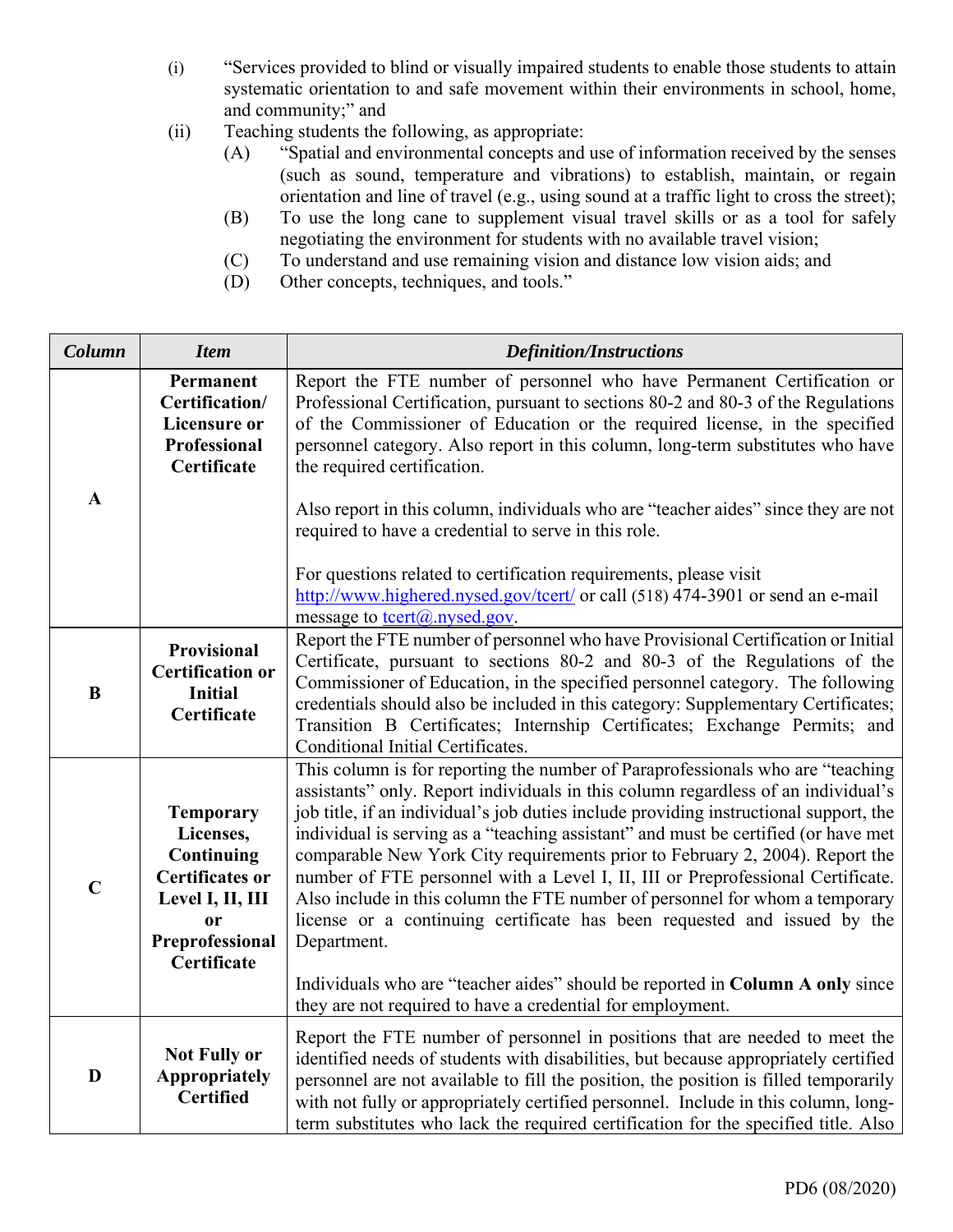| Column      | <b>Item</b>                                                                           | <b>Definition/Instructions</b>                                                                                                                                                                                                                                                                                                                                                                                                                                                                                                                                                                                                                                                                                                                                                                                                                                                                                                                                                                                                                                                                                                                                                                                                                                                                                                                                                                                                                                                                                                                                                                                  |  |  |  |
|-------------|---------------------------------------------------------------------------------------|-----------------------------------------------------------------------------------------------------------------------------------------------------------------------------------------------------------------------------------------------------------------------------------------------------------------------------------------------------------------------------------------------------------------------------------------------------------------------------------------------------------------------------------------------------------------------------------------------------------------------------------------------------------------------------------------------------------------------------------------------------------------------------------------------------------------------------------------------------------------------------------------------------------------------------------------------------------------------------------------------------------------------------------------------------------------------------------------------------------------------------------------------------------------------------------------------------------------------------------------------------------------------------------------------------------------------------------------------------------------------------------------------------------------------------------------------------------------------------------------------------------------------------------------------------------------------------------------------------------------|--|--|--|
|             |                                                                                       | report in this column paraprofessionals (i.e., teaching assistants) who are not<br>fully certified.                                                                                                                                                                                                                                                                                                                                                                                                                                                                                                                                                                                                                                                                                                                                                                                                                                                                                                                                                                                                                                                                                                                                                                                                                                                                                                                                                                                                                                                                                                             |  |  |  |
| E           | <b>Total FTE of</b><br><b>Staff Employed</b>                                          | This item is calculated by adding the numbers of personnel reported in<br>Columns A-D.                                                                                                                                                                                                                                                                                                                                                                                                                                                                                                                                                                                                                                                                                                                                                                                                                                                                                                                                                                                                                                                                                                                                                                                                                                                                                                                                                                                                                                                                                                                          |  |  |  |
| $\mathbf F$ | Paraprofessiona<br>Is who are<br>"Qualified"<br>under NCLB<br>(Subset of<br>Column C) | Of the number of special education paraprofessionals reported in Columns A or<br>C, report the FTE of those paraprofessionals who are "qualified" (as defined in<br>NCLB) and are "working in a program supported by Title I, Part A funds" and<br>are employed by an LEA receiving Title I, Part A funds and:<br>• work in a "targeted assistance school" and are paid with Title I, Part A funds;<br>or<br>• work in a "school-wide program school"; or<br>• provide instructional support to public school teachers who provide equitable<br>services to eligible private school students.<br>Only public school districts (not including Special Act Schools) and<br>Charter Schools are to report paraprofessionals in this Column.<br>A "qualified" Title I paraprofessional has a high school diploma or a recognized<br>equivalent when hired and meets one of the following (unless covered by an<br>exception):<br>has at least two years of college; or<br>has an associate's or higher degree; or<br>has passed a formal State or local academic assessment.<br>EXCEPTIONS: Title I paraprofessionals need only have a high school<br>diplomas or a recognized equivalent to be "qualified" if their duties<br>consist solely of:<br>translating from languages other than English to enhance the<br>participation of limited English proficient children in Title I<br>programs; or<br>conducting parental involvement activities.<br>For additional information on "qualified" under NCLB, please see NCLB NYS<br>field memos, which are posted at<br>http://www.highered.nysed.gov/nclbhome.htm. |  |  |  |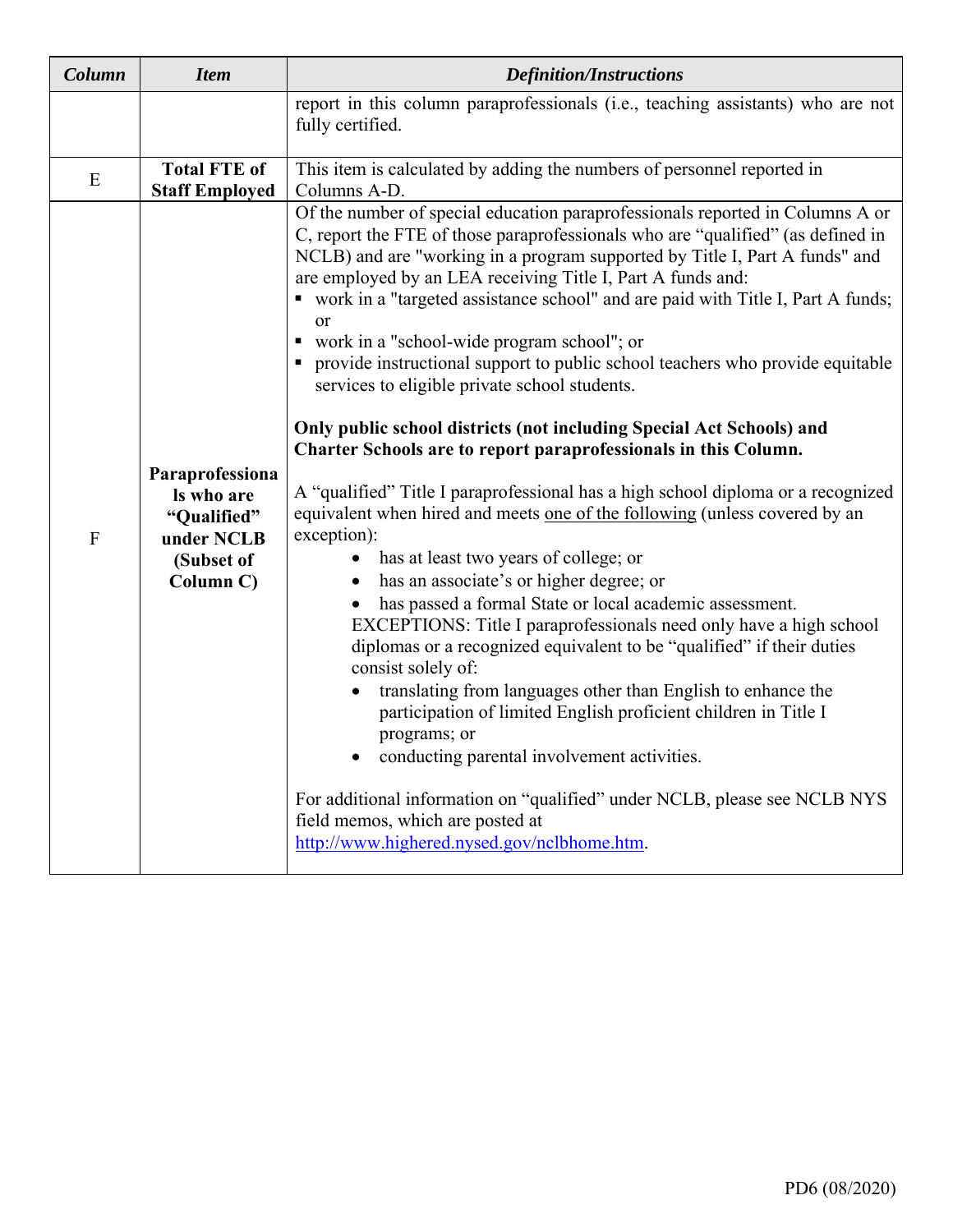# **Report of Personnel Employed or Needed to Provide Special Education and Related Services to Students with Disabilities on or About October 7, 2020**

#### **Section A: Teachers and Paraprofessionals for Preschool Students with Disabilities**

Directions: Report the full time equivalent (FTE) numbers of special education teachers and paraprofessionals (teacher aides and teaching assistants) employed or contracted to provide services to preschool children with disabilities on or around **October 7, 2020**. Please see definition of each line and column beginning on page 2.

**Note:** Public school districts, Special Act school districts, Charter Schools, BOCES and State-operated schools (Rome and Batavia) will NOT complete line 01 since they will provide these data through the BEDS personnel forms for teachers. **All schools and programs must complete line 02.** 

| <b>Personnel</b> |                                                                                  | <b>Employed or Contracted</b>                                                     |                                                                             |                                                                                                                         |                                                          |                             |  |  |  |
|------------------|----------------------------------------------------------------------------------|-----------------------------------------------------------------------------------|-----------------------------------------------------------------------------|-------------------------------------------------------------------------------------------------------------------------|----------------------------------------------------------|-----------------------------|--|--|--|
|                  |                                                                                  |                                                                                   |                                                                             |                                                                                                                         |                                                          |                             |  |  |  |
|                  | <b>Certification/License/Position</b>                                            | Permanent<br>Certification/<br>Licensure or<br>Professional<br><b>Certificate</b> | <b>Provisional</b><br><b>Certification or</b><br><b>Initial Certificate</b> | <b>Temporary Licenses,</b><br><b>Continuing Certificates or</b><br>Level I, II, III or Pre-<br>professional Certificate | <b>Not Fully or</b><br>Appropriately<br><b>Certified</b> | <b>Total</b><br>$(A+B+C+D)$ |  |  |  |
| 01               | Special Education Teachers for Preschool<br><b>Students with Disabilities</b>    |                                                                                   |                                                                             |                                                                                                                         |                                                          |                             |  |  |  |
| 02               | Special Education Paraprofessionals for<br>Preschool Students with Disabilities* |                                                                                   |                                                                             |                                                                                                                         |                                                          |                             |  |  |  |

**\***Report "teacher aides" under column A, report "teaching assistants" under Columns C or D.

#### **Section B: Teachers and Paraprofessionals for School-Age Students with Disabilities**

Directions: Report the full time equivalent (FTE) numbers of special education teachers and paraprofessionals (teacher aides and teaching assistants) employed or contracted to provide services to school-age students with disabilities on or around **October 7, 2020**. Please see definition of each line and column beginning on page 2.

**Note:** Public school districts, Special Act school districts, Charter Schools, BOCES and State-operated schools (Rome and Batavia) will NOT complete line 01 since they will provide these data through the BEDS personnel forms for teachers. **All schools and programs must complete line 02.**

| Personnel |                                                                                   | <b>Employed or Contracted</b>                                                     |                                                                                |                                                                                                                                  |                                                          |                             |                                                                                               |  |
|-----------|-----------------------------------------------------------------------------------|-----------------------------------------------------------------------------------|--------------------------------------------------------------------------------|----------------------------------------------------------------------------------------------------------------------------------|----------------------------------------------------------|-----------------------------|-----------------------------------------------------------------------------------------------|--|
|           |                                                                                   |                                                                                   |                                                                                |                                                                                                                                  |                                                          |                             |                                                                                               |  |
|           | <b>Certification/License/Position</b>                                             | Permanent<br>Certification/<br>Licensure or<br><b>Professional</b><br>Certificate | <b>Provisional</b><br><b>Certification</b><br>or Initial<br><b>Certificate</b> | Temporary<br>Licenses,<br>Continuing<br><b>Certificates or Level</b><br>I, II, III or Pre-<br>professional<br><b>Certificate</b> | <b>Not Fully or</b><br>Appropriately<br><b>Certified</b> | <b>Total</b><br>$(A+B+C+D)$ | Paraprofessionals who<br>are "Qualified" under<br><b>NCLB</b> (Subset of<br>Columns A plus C) |  |
| 01        | Special Education Teachers for School-<br>Age Students with Disabilities          |                                                                                   |                                                                                |                                                                                                                                  |                                                          |                             |                                                                                               |  |
| 02        | Special Education Paraprofessionals for<br>School-Age Students with Disabilities* |                                                                                   |                                                                                |                                                                                                                                  |                                                          |                             |                                                                                               |  |

\*Report "teacher aides" under Column A, report "teaching assistants" under Columns C or D.